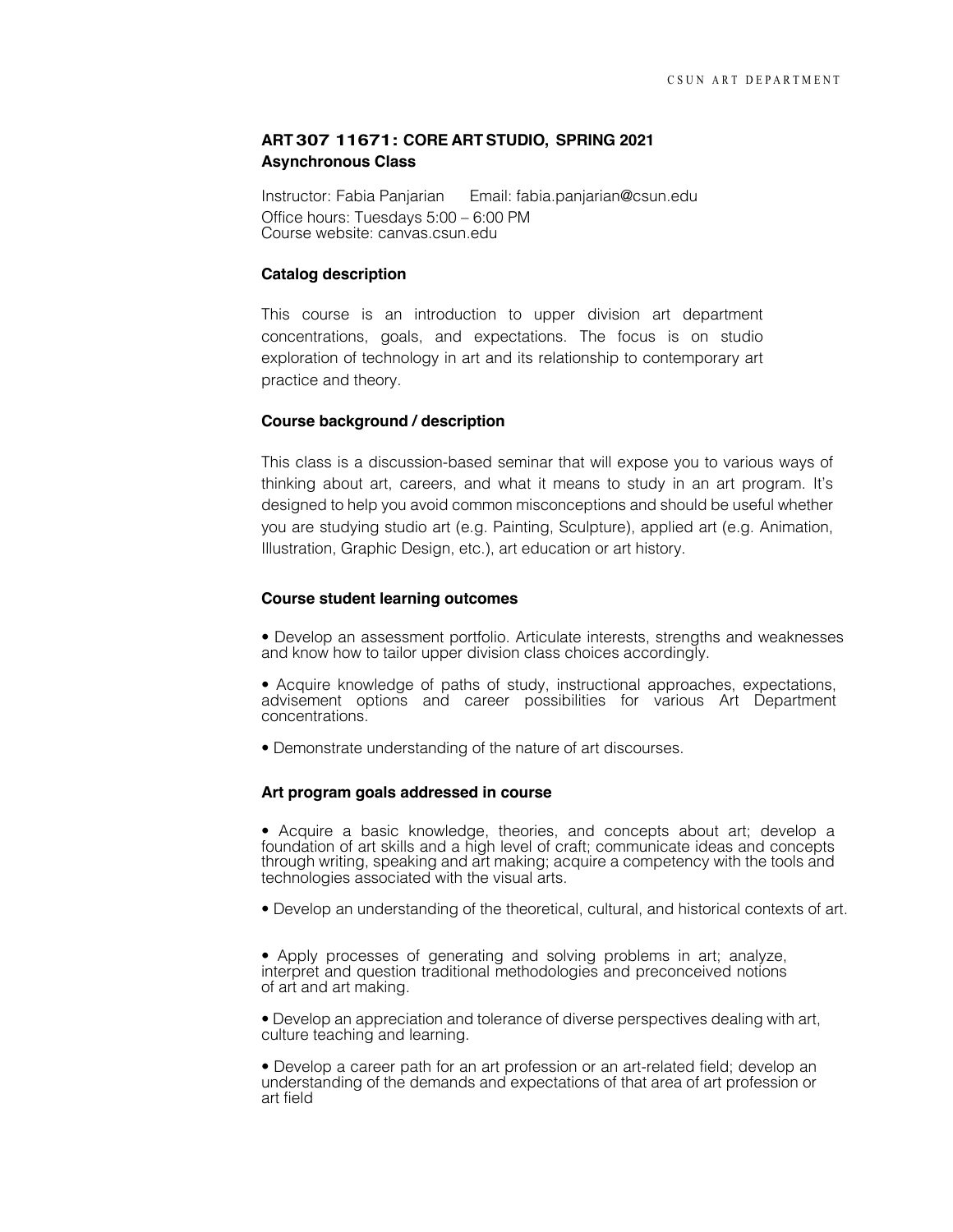#### **Required text / supplies**

Flying Paint Means Freedom [free PDF chapters to be downloaded from canvas]. You need to be able to access the internet (e.g. Canvas) outside class hours.

How to Find Fulfilling Work by Roman Krznaric, 2013. About \$13. Available on Amazon! You can buy it used for about \$7 including shipping but order now because it takes awhile.

## **What this class is like**

- Each week Read the assigned chapters and complete the Response to Reading on Canvas before Saturday midnight that week. Work submitted before deadline earns the full 10 points. Work submitted a day late (max. late submission allowed) earns 5 points.

- Once the Response to Reading is submitted, students can read their group members' responses (around 3-4 group members) and start a conversation in regards to the reading with your assigned group, or do an additional small assignment provided in Group Conversation. Work submitted before deadline earns the full 10 points. Work submitted a day late (max. late submission allowed) earns 5 points.

This gives me time to carefully review everyone's submissions before our next reading.

Note that some of the readings have links to videos and other related materials.

Note: We might need to schedule Zoom meeting days for Individual Conferences and Office Hour meetings.

## **Things to do right now**

1. Toward the middle of the semester, we will be discussing How to Find Fulfilling Work, the text for this class. It is recommended that you start reading it now. Don't wait until the last minute. Past students have really liked this book and found it a quick, interesting and useful read. You can also get it immediately as a kindle text.

2. We will be discussing two films in depth: Twister (1996) and The Hunger Games (2012). Please watch these films beforehand. They are available for streaming, free from many public libraries and inexpensively on DVD (e.g. from Amazon)

## Participation

#### Professional Attitude and Practice:

https://catalog.csun.edu/policies/student-conduct-code/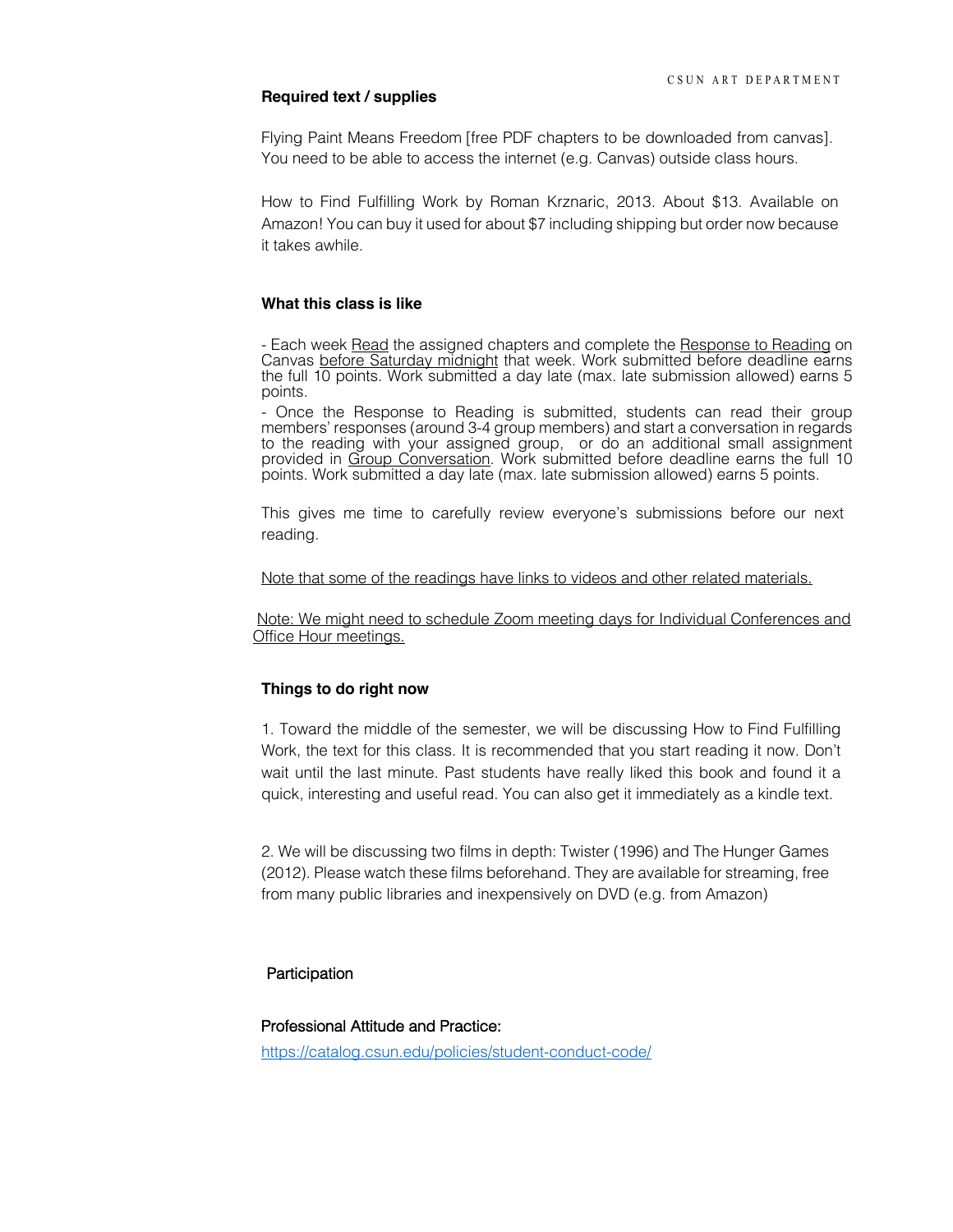## **Grading**

Final grades are on a +/-system. You can get an A in this class if you do a good job on the projects, don't miss class, and turn everything in on time. To get full credit for a class session, you must answer the discussion questions on Canvas on time (Saturday midnight the weekend before class) and show up in class and be prepared to discuss/present as specified.

- 1. Weekly Response to Reading on Canvas: 90 Points Total (10 points each week.) You must do the required reading and then answer the discussion questions on Canvas by midnight on the Saturday before class. Late work policy is strict. You'll have a 24-hour grace period to turn in late work. You will receive ½ credit for late work submitted in that grace period. No work will be accepted after that grace period window. You are expected to finish work on time; the whole point is to have a discussion with your group based on your answers.
- 2. Weekly Group Conversation on Canvas: 90 Points Total (10 points each week
- 3. 2 Art Projects + Critique: 60 Points Total.
- 4. Final Portfolio Presentation + Individual Conference on Zoom: 50 Points Total.
- 5. Citizenship and Participaion: 10 Points Total.

Total points available in the semester is 300.

A range 300 – 270

- B range 269 240
- C range 239 210
- D range 209 180

F range 179.5 and below

# **Email**

CSUN considers your CSUN email account to be the official means of contacting you. This means that if the University or I send something to this address, we will assume that you received the information and you are consequently responsible for it. If you regularly use another account, please set your CSUN mail to forward to your preferred email account.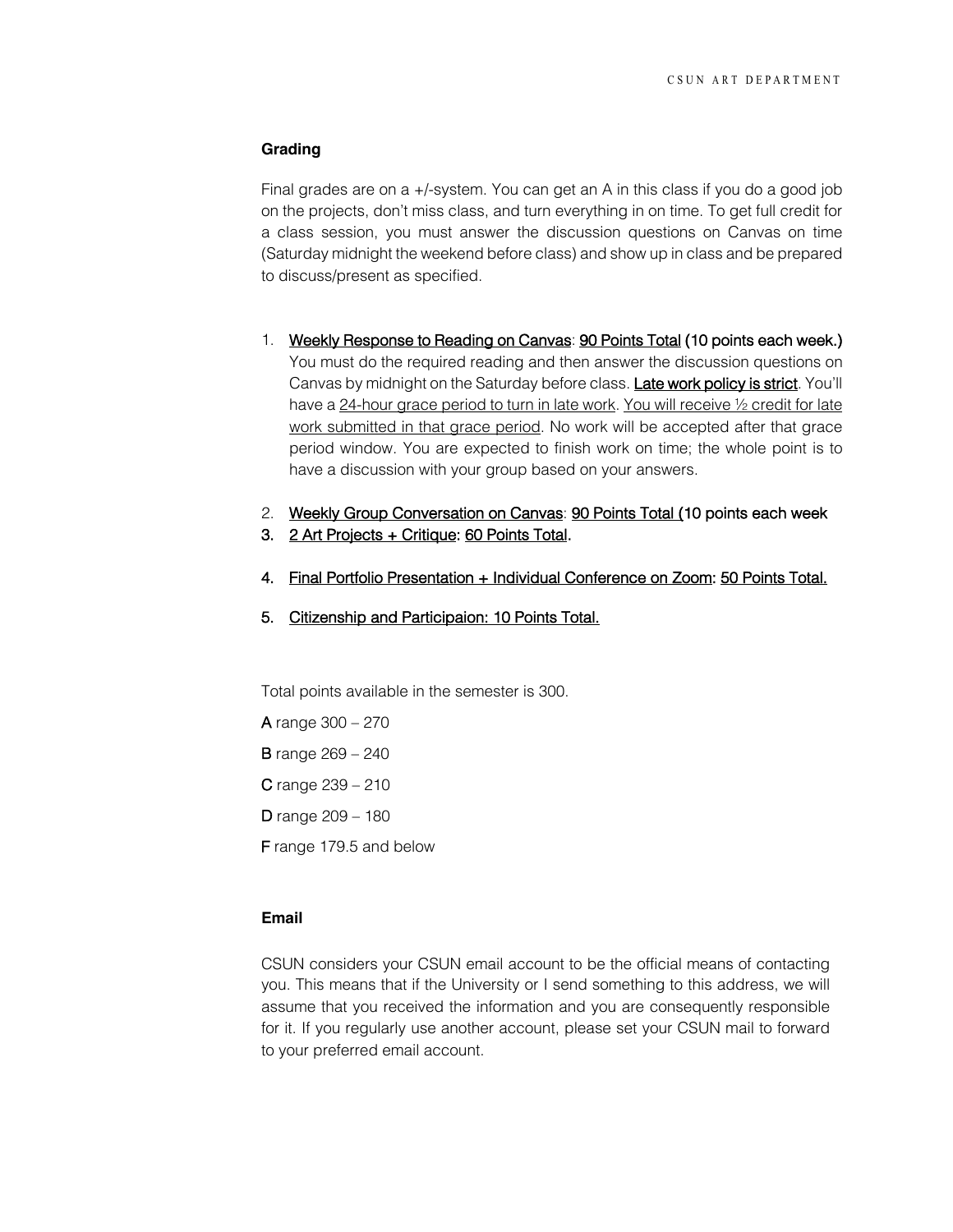# **Topics and activities subject to change ALL Response to Readings are DUE SATURDAYS, ALL Group Conversations are due TUESDAYS on Canvas**

#### **Week 1. FPMF 1: Applied Art / Studio Art**

Students often think that the main difference between commercial art and studio art (fine art) is that in commercial art, you get paid to do art while in studio art, you do whatever you want. Actually, while these fields overlap, they represent very different assumptions about the way that art works.

#### **Week 2. FPMF 2: Dear Julia**

An insider's view of what it means to study and practice art. Covers common misconceptions about "hard work," the 10,000 hour rule, critique, etc.

#### **Week 3. FPMF 3: The Disappearing Century**

We discuss the waning influences of Freudian psychology, modernism/modern architecture, and the idea of the frontier. Learn to talk about your work in a way that seems contemporary and not dated.

#### **Week 4. FPMF 4: Making art that connects**

The stereotypical view of art is that it is all about the artist's ideas and skills. In this chapter, we discuss how good artists go beyond self to tap into the often unvoiced assumptions of our culture-at-large. (Assign Project)

#### **Week 5. FPMF: Art that Connects Project**

Create a new logo for Hunger Games, What does an apartment in Capital City look like, What kind of a keychain does Jonas have, What is in \_ purse vs Helen Hunts purse?

#### **Week 6. FPMF 5: Dreaming**

What's the difference between the American Dream and Disney dreaming? What's the difference between following your dreams and following your passion? Why do bankers avoid lending money to people passionate about their business? Discussion of fundamental approaches to career development.

#### **Week 7. How to Find Fulfilling Work, Ch. 1-3**

Discussion of book.

#### Week 8. SPRING BREEAK

#### **Week 9. Drips in the 21st Century + Lecture Attendance**

Is what we want artistic freedom? Or is it connection to others? This chapter suggests that the task of art is related to the development of personal authority.

# **Week 10. How to Find Fulfilling Work, Ch. 4-6** Discussion of book continued

#### **Week 11. Project Critique: Drips in the 21st Century**

**Week 12. FPMF 6/7. Accessing a Culture of Power & From Therapy to Artistic Authority**